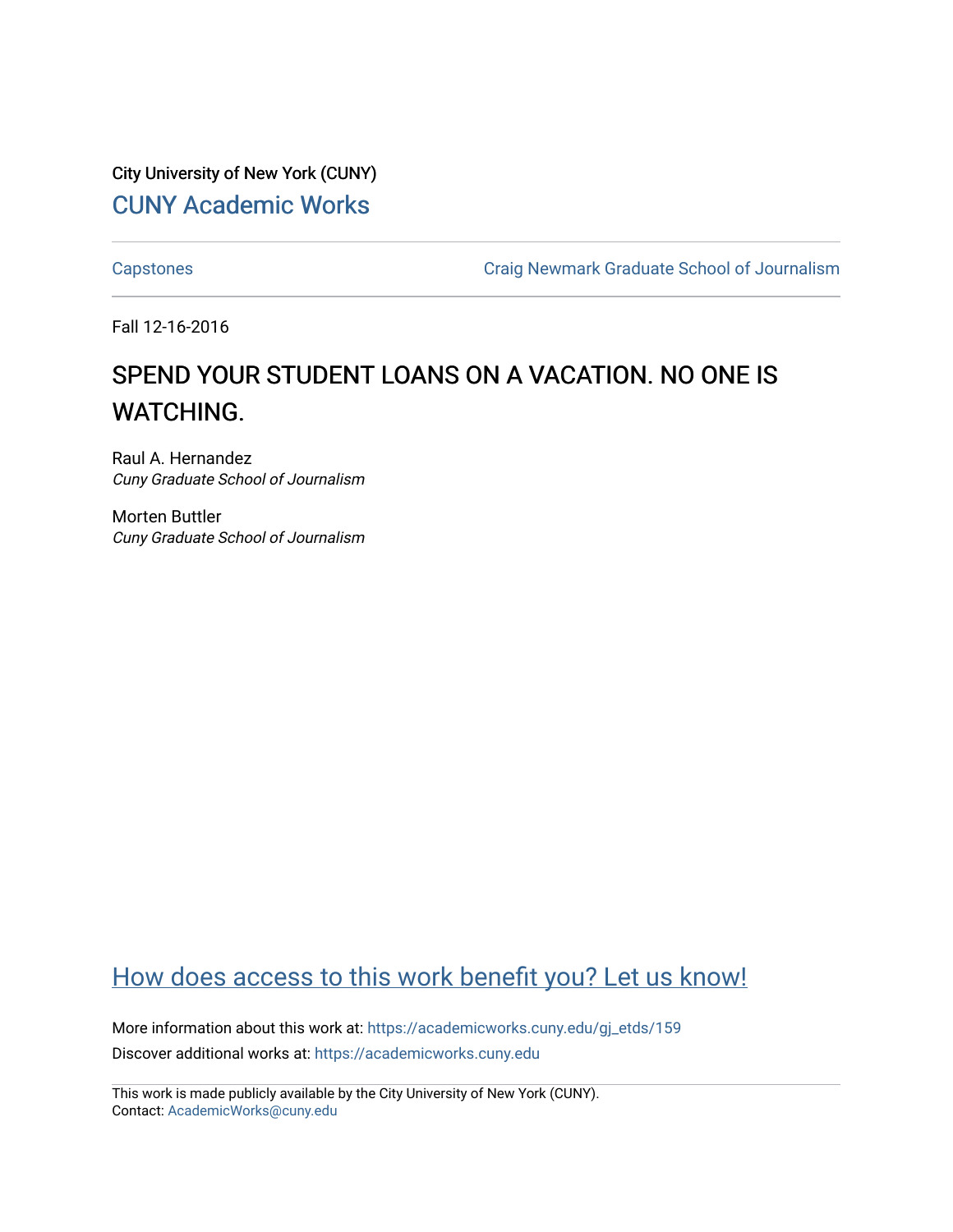# **SPEND YOUR STUDENT LOANS ON A VACATION. NO ONE IS WATCHING.**

by Morten Buttler and Raul Hernandez

#### **Part I: "Who's to say what dollar is spent on what."**

Liz Gagne and her wife decided the ceremony would start at 2 p.m. so the lighting would be perfect. On that warm October day in 2014, Liz got married. They had eloped, inviting only two close friends as witnesses.

"Our friends — two six foot tall grown men with beards — cried because our vows were so spot on," says Gagne. "Despite my wife having read lots of blog posts about how to not cry on your wedding day — because makeup — she cried through the whole thing."

But as any newlywed knows, wedding days come at a cost.

In total, Gagne's wedding day cost her and her bride less than \$15,000, not including the rings. By having a small ceremony and having a dress made from scratch instead of buying one and having it tailored, Gagne and her now-wife were able to keep the costs from getting out of control.

The majority of wedding expenses were paid from Gagne's savings, but the rest was paid off with a different source of capital: student loans. Gagne spent between \$3,000 and \$4,000 of loan money on her wedding, essentially "subsidizing" the day. But even after the wedding, the costs kept coming.

"Most of my loans were taken out for living expenses, so the wedding ended up lumped in with everyday expenses," says Gagne. "I didn't take out loans intending to spend the money on a wedding. The whole thing was pretty sudden."

Student loan debtors who spend their loans on non-educational expenses — like Gagne — increase the likelihood of financial hardship once they begin repayment. But contributing to the financial struggles of student loan debtors is an overly-complicated student loan system which can entangle borrowers with unclear financial statements and a glut of federal loan repayment programs.

There are only two U.S. government agencies that track outstanding student loan debt: The Department of Education and the Federal Reserve. Both of these financial institutions estimate the total outstanding student loan debt in the U.S. to be north of \$1.2 trillion, but neither tracks the way in which students spend those loans.

The Department of Education's Financial Aid Office [guidelines on](https://medium.com/r/?url=https%3A%2F%2Fstudentaid.ed.gov%2Fsa%2Fsites%2Fdefault%2Ffiles%2Fyour-federal-student-loans.pdf) federal student loans authorize spending on "tuition, room and board, fees, books, supplies, equipment, dependent child care expenses, transportation, and rental or purchase of a personal computer."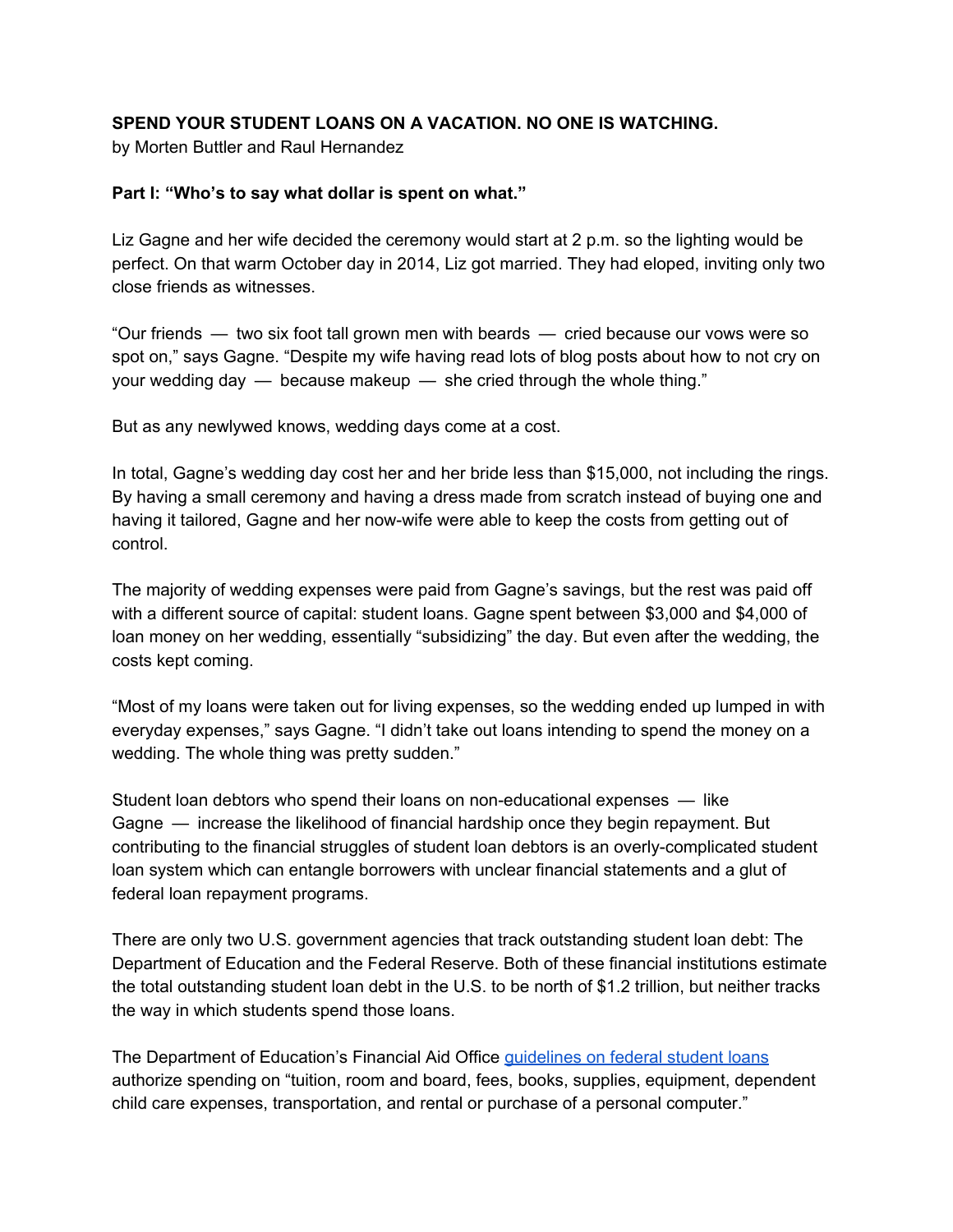But from the time students take out their loan to the time it is paid back, no government agency is tracking whether that money is indeed going towards those authorized educational expenses.

And according to Mark Kantrowitz, one of the nation's leading student loan experts, it is impossible to track.

"There's no enforcement that student loans need to be spent on education," Kantrowitz says. "It does allow for spending on basic everyday costs. Some of these [non-educational] activities might not be okay, but who's to say what dollar is spent on what."

# **Part II: Statements of Confusion**

The issue of financial literacy  $-$  and specifically student loan literacy  $-$  is a major issue for many student loan debtors, according to Kantrowitz. Terms such as "aggregate loan limit," "capitalized interest," and "origination fee" are often beyond their understanding.

Cryptic labeling can lead students to misunderstand the type of financial aid they are receiving and how much money they will end up owing once they've completed their studies, according to Kantrowitz.

"It's a challenge for students because they get reward letters that blur the distinguishing on grants and loans," says Kantrowitz.

Gagne works in education research and has a background in data analysis and math. She acknowledges the difficulty in understanding much of the terminology of her own federal loan statements. She often found herself doing hours of research on very specific items.

"I'm sure lots of people read through their loan materials and think they understand what certain terms mean," says Gagne. "But if you're not used to reading technical documents like laws and policies, you're at an inherent disadvantage."

While complicated terminology in loan statements can lead student borrowers to misunderstand their debt obligations, even if they can decipher the jargon, there are times when they are given false information about their loans.

The Consumer Financial Protection Bureau (CFPB) receives complaints from borrowers of many types of loans and debt (mortgages, auto loans, payday loans), including student loans.

So far in 2016, the CFPB has received 1,139 complaints filed under the category "received bad information about my [student] loan." That ranks as the second most common student loan complaint behind "trouble with how payments are handled" (1,655 complaints).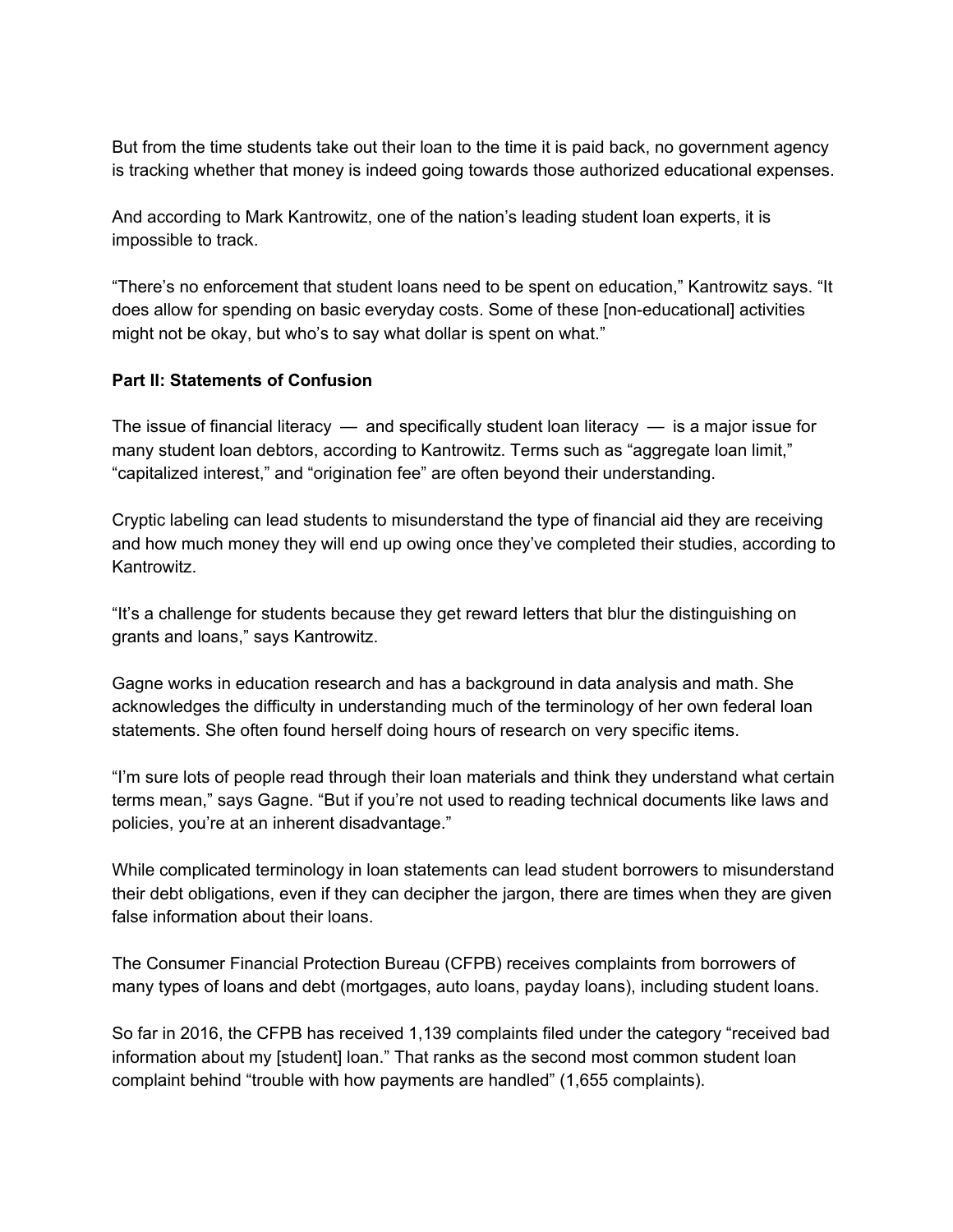In the complaints that the CFPB receives, some have complaint narratives included. These are specific, detailed — but anonymous — explanations of the borrower's experience with their loan servicing company. These complaints often focus on erroneous late fees or misinformation the borrower was given over the phone with a representative from the loan servicer.

But one Wyoming borrower's March 2016 complaint illustrates how the loan servicing companies can make costly — one might even say, fatal — errors.

"I was sent a letter giving condolences for my death," writes the borrower. "I called and informed the company that I was very much alive. Another letter was sent that my mother received while at my house — it caused her quite a fright. I have yet to hear anything back from the company either way, and have not had any of my automatic payments taken out for months. I absolutely refuse to pay any late fees or interest that is tacked on."

# **Part III: Till Debt Do Us Part**

In 2010 Katilyn H. entered her final year as a college student at Florida State University practically with no debt, since her parents had been paying her tuition. But when she married her boyfriend David ahead of their senior year, her parents stopped supporting her financially.

While she began the marriage with no debt, her new husband had \$60,000 in student loans, a debt burden she too was responsible for now. Adding to the financial responsibilities, Katilyn H. learned that she was pregnant just before she graduated.

Her big dream was to live abroad and Paris was her destination of favor. After graduating from FSU, she was accepted to The American University of Paris' master's program in global communication, so she went with her husband David to the French consulate in Miami to apply for visas. The consulate wanted to know how the couple were going to pay for their stay abroad.

Initially the couple were not worried. They both had jobs after graduating and they made \$60,000 combined with housing and food being their largest expenses and they were still determined to go to Paris.

"We felt like we had a ton of money. We didn't spend any kind of time thinking about how we were going to pay for our trip," Katilyn H.. said. "Not a single person ever asked how we were paying for all of this except the French consulate."

The decision from the consulate was not uplifting though. The consulate rejected them saying they needed to come up with more money.

She secured \$75,000 in federal student loans in order to pay for the \$38,688 tuition and life in Paris, one of the most expensive cities in the world. In addition to that Katilyn H. secured \$25,000 in private loans from friends and family. The couple also had David's father sign a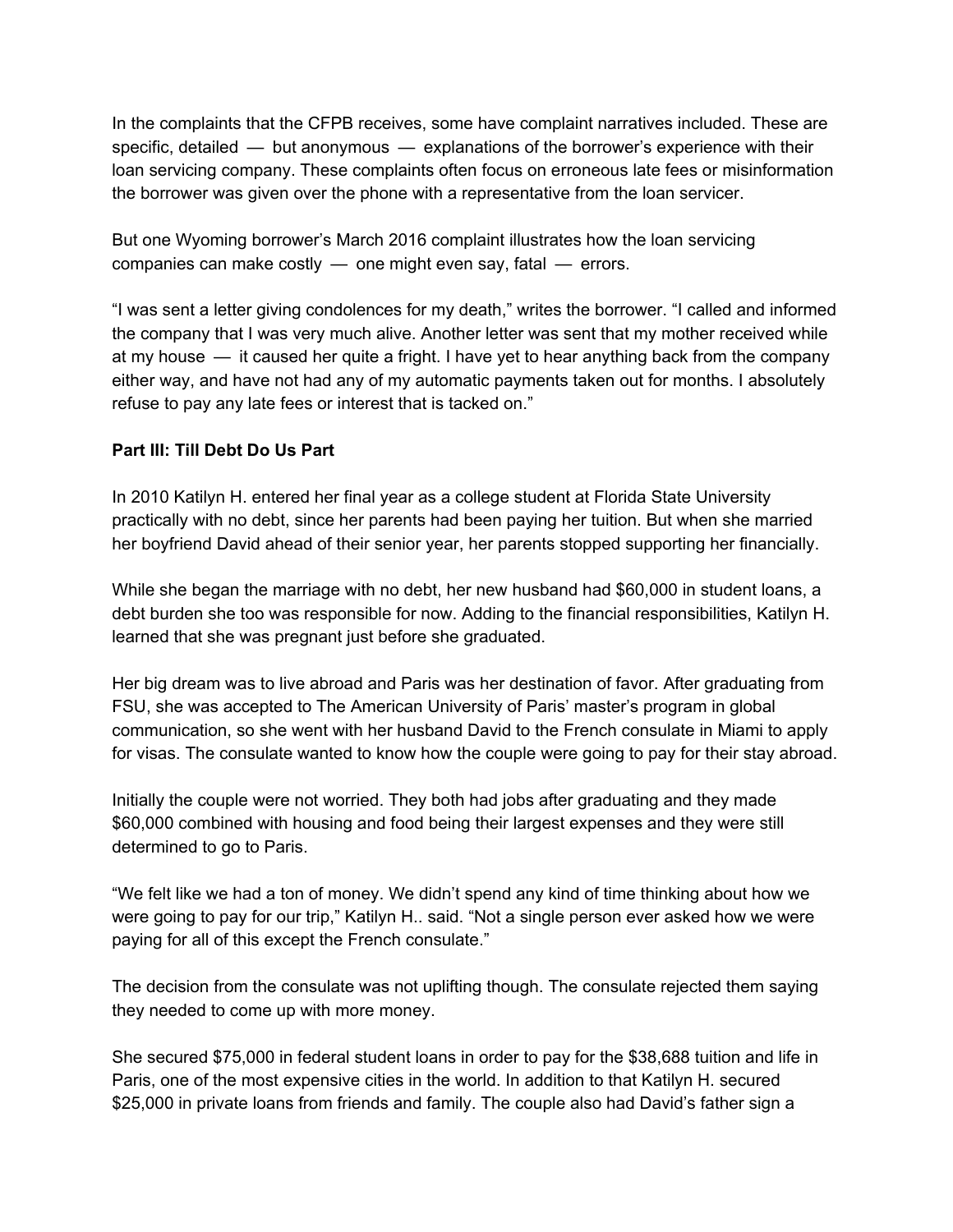letter — at the request of the consulate — where he committed to sponsor the couple with a monthly allowance.

Her dream became reality. She went to Paris with her husband and their newly born daughter and pursued her master's degree while working part time. During weekends and school breaks, Kati and David H. wanted to explore France and other parts of Europe.

They went hiking just outside of Edinburgh, the capital city of Scotland. They went on weekend getaways to Normandy in the north-western part of France. They tried to keep costs down by staying with friends and family but in the end they used some of their student loan funds on these trips.

"We were young and stupid and then we realized the big financial burden we had put on ourselves."

Today Katilyn and David owes just north of \$100,000. Their monthly \$1,300 minimums are eating up a quarter of their base take-home pay. And since some of the loans are graduated, the minimums are increasing semi-annually. Her family and friends don't know that she spent the money they lend her this way, and that's the reason her last name is not shown.

They have made a rigid plan to follow to repay their loans and Katilyn H. hopes that their student loan debt nightmare will soon be behind them.

"We will be debt free in three years and then we will be able to start our lives over again."

With \$1.26 trillion in outstanding federal student loan debt spread across 41.5 million borrowers, the average student owes \$30,410, according to data from the Department of Education.

The total outstanding student loan debt is increasing by \$2,698 per second, according to an up-to-the-second clock developed by StartClass, an education research company, for Marketwatch, an online business publication, using data and surveys from the Federal Reserve tracking federal and private student loan debt over the past decade.

The national average of tuition costs increased 42 percent in the last 15 years in real dollars, which is the prefered measurement used to compare currency value over time. The average college tuition — public and private combined — was \$24,706 in 2013, according to data from the DoE and the Bureau of Labor Statistics.

Add to that stagnant wage development throughout the last 15 years. The median household income fell \$15 from 2001 to 2015 from \$56,531 to \$56,516 (real dollars), according to data from the U.S. Census Bureau.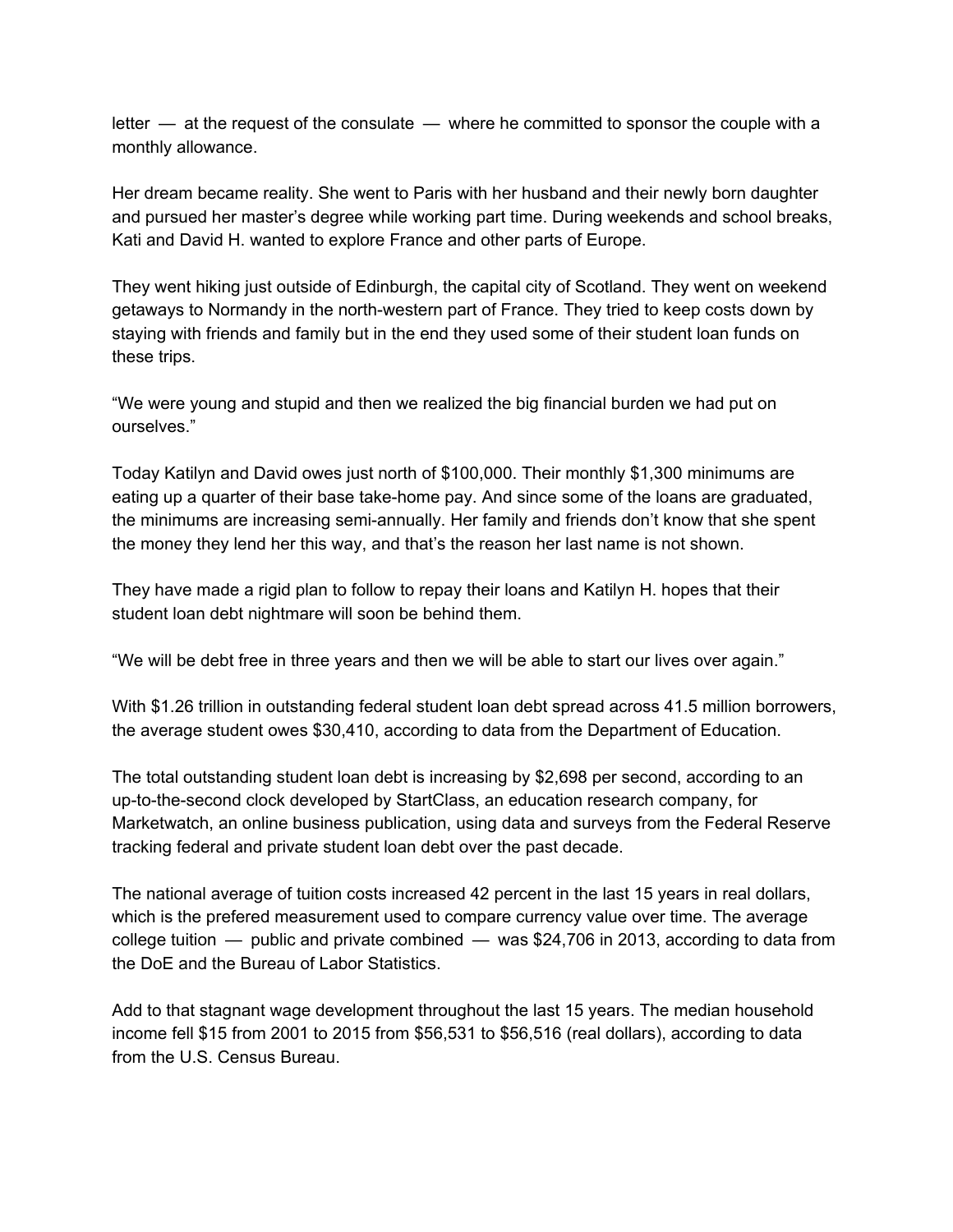All these economic indicators suggest an increased demand for student loans to cover the cost of tuition. And the data backs that up. In 2007, there were 28.3 million federal student loan borrowers, according to DOE data. In 2016 there are 41.5 million, a 46.6 percent increase.

For student borrowers, federal student loans are appealing because of their relatively low interest rates, the lowest being the direct subsidized undergraduate loan's 3.76 percent for 2016–17 academic year.

Even with those low federal student loan interest rates, some students choose to borrow privately through a bank or financial institution. But it is unclear exactly how much private student loan debt is held by U.S. borrowers. Estimates of total outstanding student loan debt coming from private lenders are between five and 10 percent, according to Kantrowitz.

When Sabina Monaghan returned to Fairleigh Dickinson University — her alma mater — in 2011 for her master's degree in education, she chose to take out private student loans totaling \$45,000.

"The 45 thousand dollars I owe for my master's could have gone towards a Mercedes Benz," says Monaghan. "At least I would have looked cool being poor."

Monaghan received no loan counseling with her private loans, and having received an athletic scholarship for her undergraduate degree, she was inexperienced at dealing with loan repayment.

While federal student loan borrowers are required to go undergo exit counseling to better understand their student loan debt obligations, many complain that type of counseling does little to help borrowers cope with their debt responsibilities.

#### **Part IV: "As much as they think they understand student loans, they don't."**

For every student loan borrower, there comes a moment when they embark on the last phase of the student loan process: repayment. This stage offers new obstacles and complexities not just for the borrowers, but also for financial professionals and even the Department of Education.

In order to get graduates off on the right foot with their student loan repayment, federal law requires students who borrow from the Department of Education to undergo exit counseling when the student graduates. Exit counseling reviews deferment, borrower rights and responsibilities, and repayment plan options.

But student loan consultant Jan Miller says the advice graduates receive from these types of programs do not equip them with the proper skills to get out from under their student loan debt.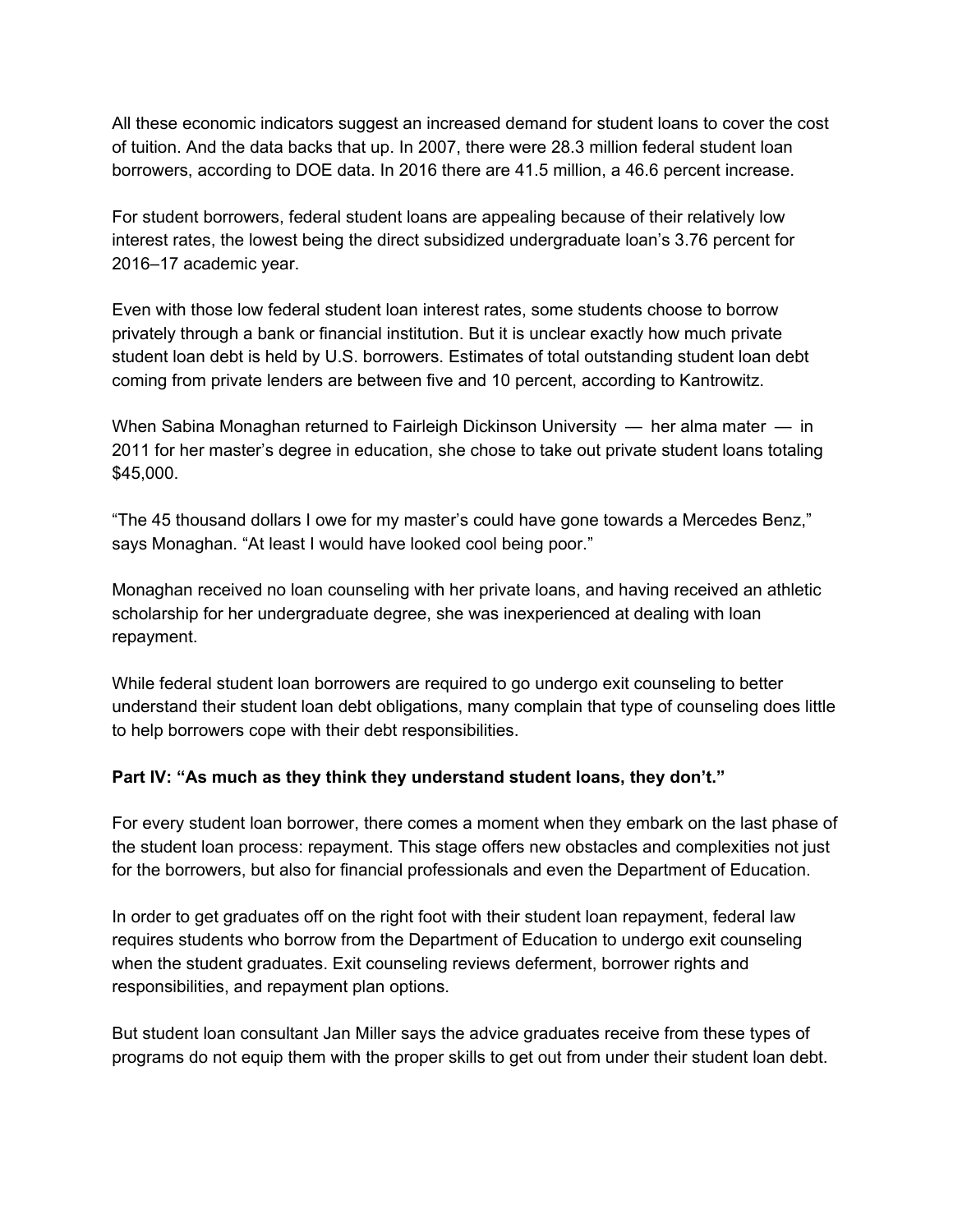"You can't talk with your school financial aid. As much as they think they understand student loans, they don't," says Miller. "They know how to get you into debt, they have no idea how to manage it in almost all circumstances."

Gagne's experience with her own college's financial aid office lines up with Miller's assessment. She realized that she would need to look elsewhere for guidance in dealing with her student loan repayment.

"I prompted the conversation by going into the financial aid office to talk about loans and the guy answered my questions but didn't have any new information to offer me. He basically only confirmed what I had already figured out on my own," says Gagne.

After working in the financial field for 19 years, Miller now works as a student loan consultant for his own firm, Miller Student Loan Consulting LLC. In his opinion, the issues with the student loan system go beyond simply the financial aid offices of U.S. colleges and universities.

"The biggest problem with the student loan system is that everyone is under-trained," says Miller. "Let's say you call your student loan servicer. You're talking to a representative on the phone who gets paid \$9 per hour, who has a few days of training, and is going to tell you what is in the best interest of the company they work for. So the options are very limited for borrowers to find people that will give them the best answers for them."

Miller receives calls from financial planners who tell him that even for them, navigating the student loan repayment system is too complicated.

"I have a lot of financial planners reaching out to me saying 'this is getting over my head. My clients want to plan out their life, and I can help them do that, but the biggest part of their debt is student loans and it's a whole different world," says Miller.

According to Miller, the type of debt financial planners are used to dealing with are auto loans and mortgages. These obligations almost always cost less the faster they are paid off because less interest accrues over time, making for a relatively simple recommendation for the financial planner: pay off the debt faster, and it will cost you less in the long run.

But factors that are unique to student loan debt — such as [student](https://medium.com/r/?url=https%3A%2F%2Fstudentaid.ed.gov%2Fsa%2Frepay-loans%2Fforgiveness-cancellation) loan [forgiveness](https://medium.com/r/?url=https%3A%2F%2Fstudentaid.ed.gov%2Fsa%2Frepay-loans%2Fforgiveness-cancellation) — change the equation, according to Miller.

"There's never a one size fits all answer with student loans," says Miller. "In fact I always tell anybody I'm talking to, if someone gives you an answer without looking into your situation very thoroughly, then it's wrong just by default."

Even the DOE  $-$  the department that disburses the federal loans  $-$  has struggled with student loan budgeting.